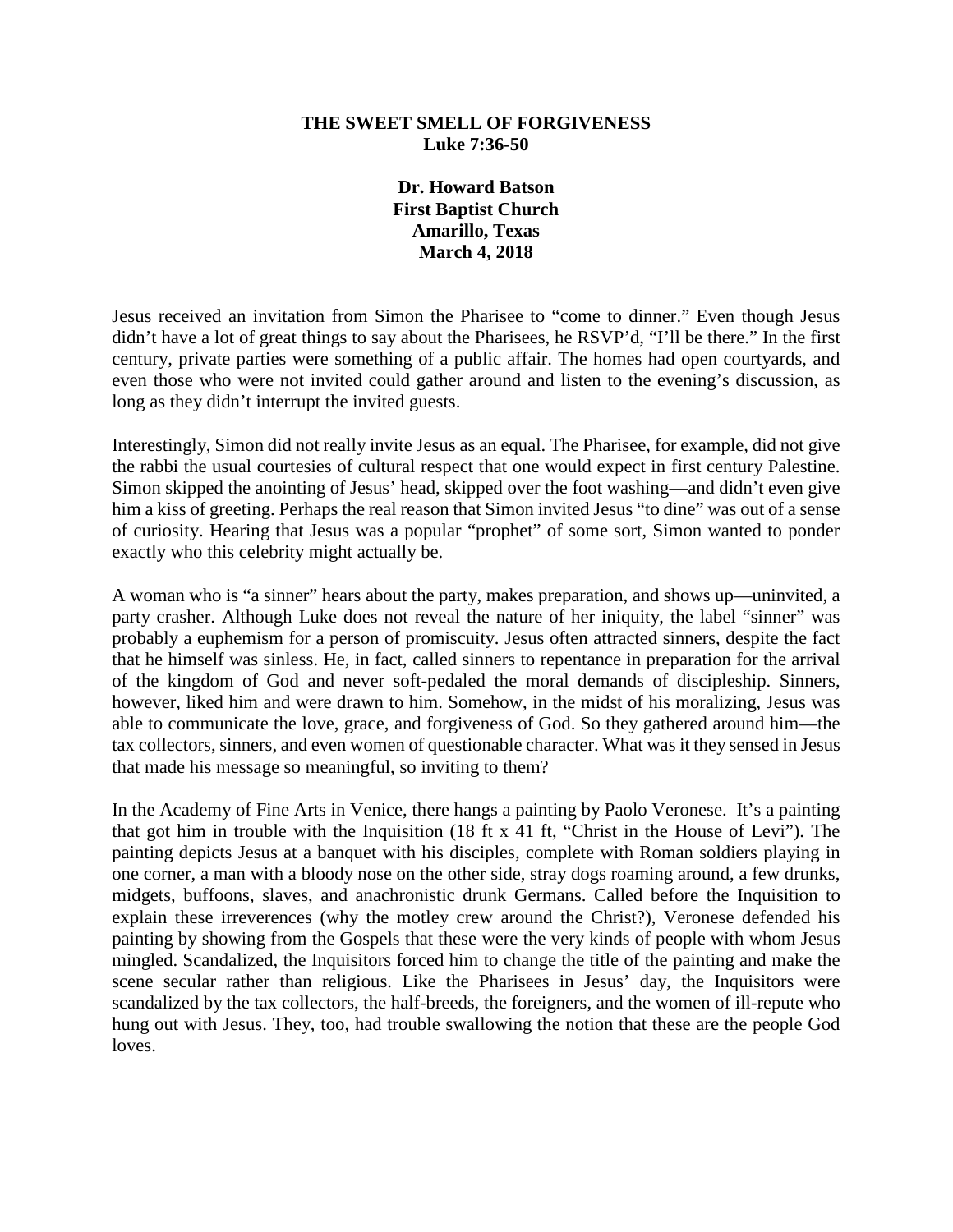### **The Invitation (Luke 7:36)**

Luke, alone, tells us that Jesus occasionally dined by invitation with Pharisees (cf. 11:37; 14:1). According to New Testament scholar John Nolland, this is a clear indication that Jesus was a teacher of some social standing. Make no mistake, however; the invitations to dine with Pharisees were not to be taken as a sign of their blessing or approval. On the contrary, on each occasion when Jesus broke bread with a Pharisee, he offended his host.

## **The Sinner (Luke 7:37-39)**

"Behold!" Her grand entry and unexpected presence is proclaimed by Luke's introductory exclamation: "Behold!" All of us have to be known for something, but how would you like to be known as simply "a sinner"? New Testament scholar Joel Green describes her thusly: "Undoubtedly, this characterization marks her as a prostitute by vocation, a whore by social status, contagious in her impurity, and probably one who fraternizes with Gentiles for economic purposes." Using imperfect verbs to communicate continual action, Luke shows there was a continuation to her acts of care for Jesus. We might translate a portion of the passage this way to capture the continual sense of the verbs: "While weeping, she began to wet his feet with her tears and kept on wiping them with her hair and kept on kissing his feet, continually anointing them with perfume" (cf. Luke 7:45).

In first century table arrangements, the diners would recline with their heads toward the table and their feet positioned away from the banquet. While it might be lost on us, the first century readers would have noted the offensive nature of caressing someone's feet. Think of the negative connotations associated with feet in scripture. The ultimate insult to a vanquished enemy, for example, is to make him a "footstool" (Psalm 110:1). Upon seeing Jesus, moreover, John the Baptist declares that he is unworthy to even untie the sandals of the one who is to come after him (Luke 3:16). And Jesus' very disciples do not humble themselves enough to wash each other's feet (John 13:1-20). This sinful woman, however, is identified with Jesus' feet no less than six times in this passage—a posture of complete humility.

Perhaps her actions capture the essence of Isaiah 52:7, as she realizes, "How beautiful upon the mountains are the feet of the messenger who announces peace, who brings good news, who announces salvation, who says to Zion, 'Your God reigns!'" (NRSV). Also, remember upon the resurrection of Jesus, the women "clasped his feet and worshiped him" (Matthew 28:9).

New Testament scholars actually argue over whether "letting down her hair" was a provocative act when performed in public. For example, one New Testament scholar equates the letting down of her hair as "on par with appearing topless in public." Yet another scholar observes, "A woman's loosened hair did not always connote that the woman had loose morals, and…unbound hair on a weeping woman was naturally associated with grief, supplication, and gratitude."

#### **The Judgment (Luke 7:39)**

Observing this unusual act of complete devotion from the sinful, weeping woman, the Pharisee makes a judgment call concerning this rabbi—he can't possibly be a prophet and let this woman touch him! With the stroke of a master writer, Luke lets us in on the private thoughts of the Pharisee, Simon. He has already categorized the woman as a loser and makes the bold assumption that God has joined him in casting her aside as a worthless sinner. If Jesus, therefore, has anything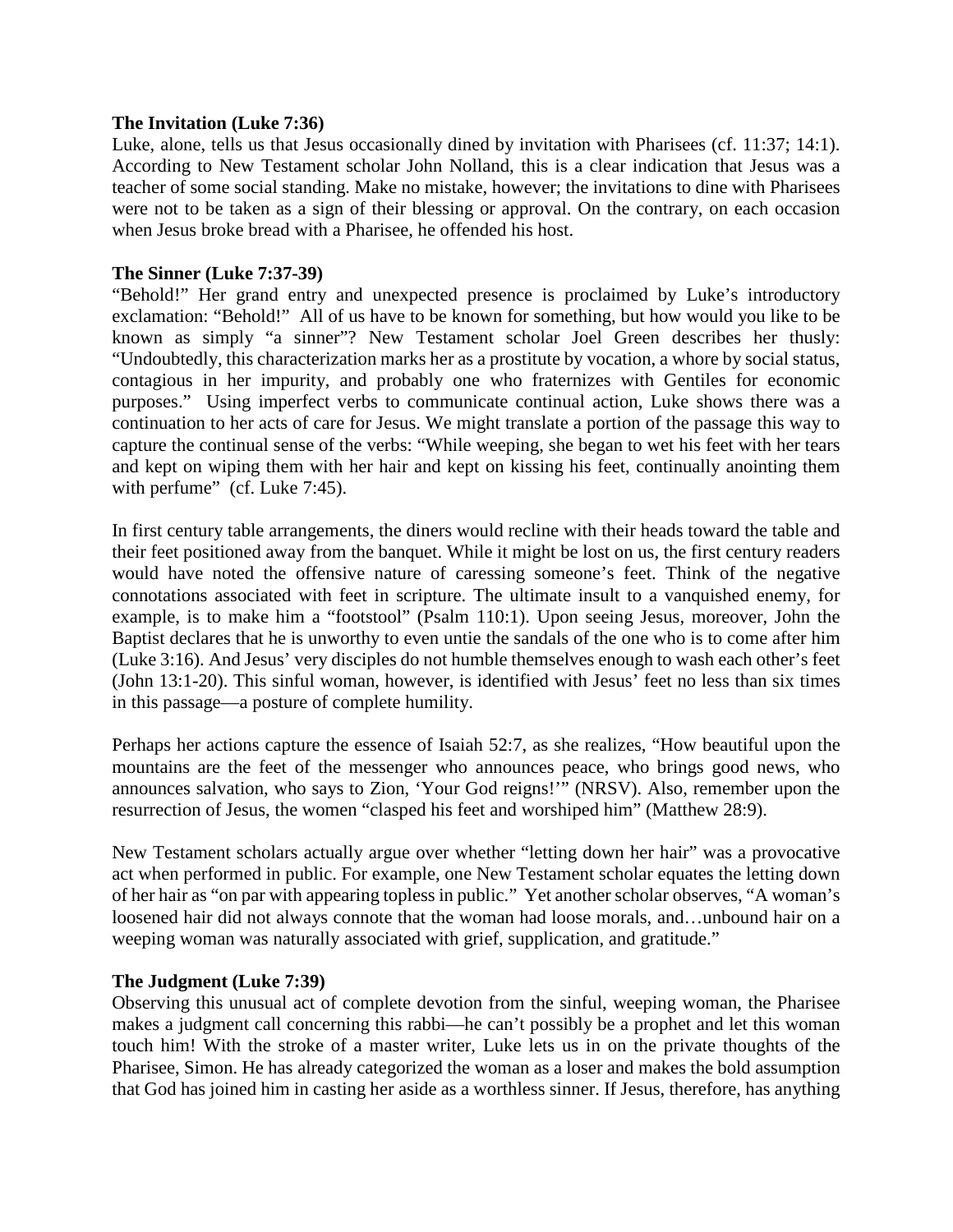to do with God, he should also share Simon's insight concerning the woman's worldly ways. With a tone of contempt, Simon addresses Jesus as "this one" (translated "this man"). True prophets can sniff sin's odor from miles away. Since Jesus does not denounce her or push her away, Simon assumes that Jesus cannot possibly be a true prophet.

One of the most unsettling things about this story is that Jesus "reads" Simon's mind. Unsettling, because we realize that God also knows our hearts, our thoughts. Maybe it was supernatural, or maybe it was a shocked expression on his face. Either way, Jesus knew that the Pharisee had reached a wrong conclusion. Simon knows everything about religion, but nothing about God. Give Simon a quiz on theology, ethics, temple worship, or the law, and he would graduate as valedictorian. Most frightening, however, is that though he knows everything, Simon knows nothing. Somehow he "has jumped into the swimming pool but never even gets wet." Despite the fact that he is surrounded by all the things, places, and people of God, he has missed the essence of it all. And the woman, ironically enough, has captured both the heart and forgiveness of God.

# **The Parable (Luke 7:41-47)**

Let me paraphrase Jesus' parable:

"Simon, think about it. There is a banker who has two people who aren't making their mortgage payments. One owes 500 denarii, and one just owes a tenth of that—50 denarii. When they were not able to pay, the banker just writes "cancelled" across the debt and forgives them both.

"Now, Simon, who will love the banker more? The one who owed a large debt or the one who owed the small debt?"

"I'm not sure," said Simon. "I suppose the one he forgave the greater debt."

"You're right," said Jesus. "Don't you understand this woman? I came to your house, and you didn't give me water for my feet. She has wet my feet with her tears and wiped them with her hair. You gave me no kiss of greeting, but she, since the time I came in, has not ceased to kiss my feet. You did not anoint my head with oil, but she has anointed my feet with perfume. You're right, Simon; the lady is a sinner—whoa, is she a sinner! But her sins, which are so many, are now forgiven, for she has loved much. But he who is forgiven little—like you, Simon—loves little."

Everything about this Pharisee, Simon, and this woman stand in stark contrast. Simon was a religious professional; she was a professional sinner. Simon was respected; she was rejected. He dined with Jesus, and yet, could not even see him as a prophet. She, on the contrary, encountered Jesus and was forgiven—saved.

Concerning the cancellation of debts in the parable, the original Greek reads this way: the banker "graced" them. Simon had not been the best host, having not even provided Jesus with the basic amenities. He did not even offer Jesus water for his feet. Offering water for foot washing was a common courtesy (Genesis 18:2-8; 19:2; 24:32; 43:24; Judges 19:21. See also 1 Samuel 25:41; John 13:3-12; 1 Timothy 5:10). In this ancient world, every single gesture was "freighted with meaning." Omissions of niceties for one's guests, therefore, were often seen as a deliberate slight.